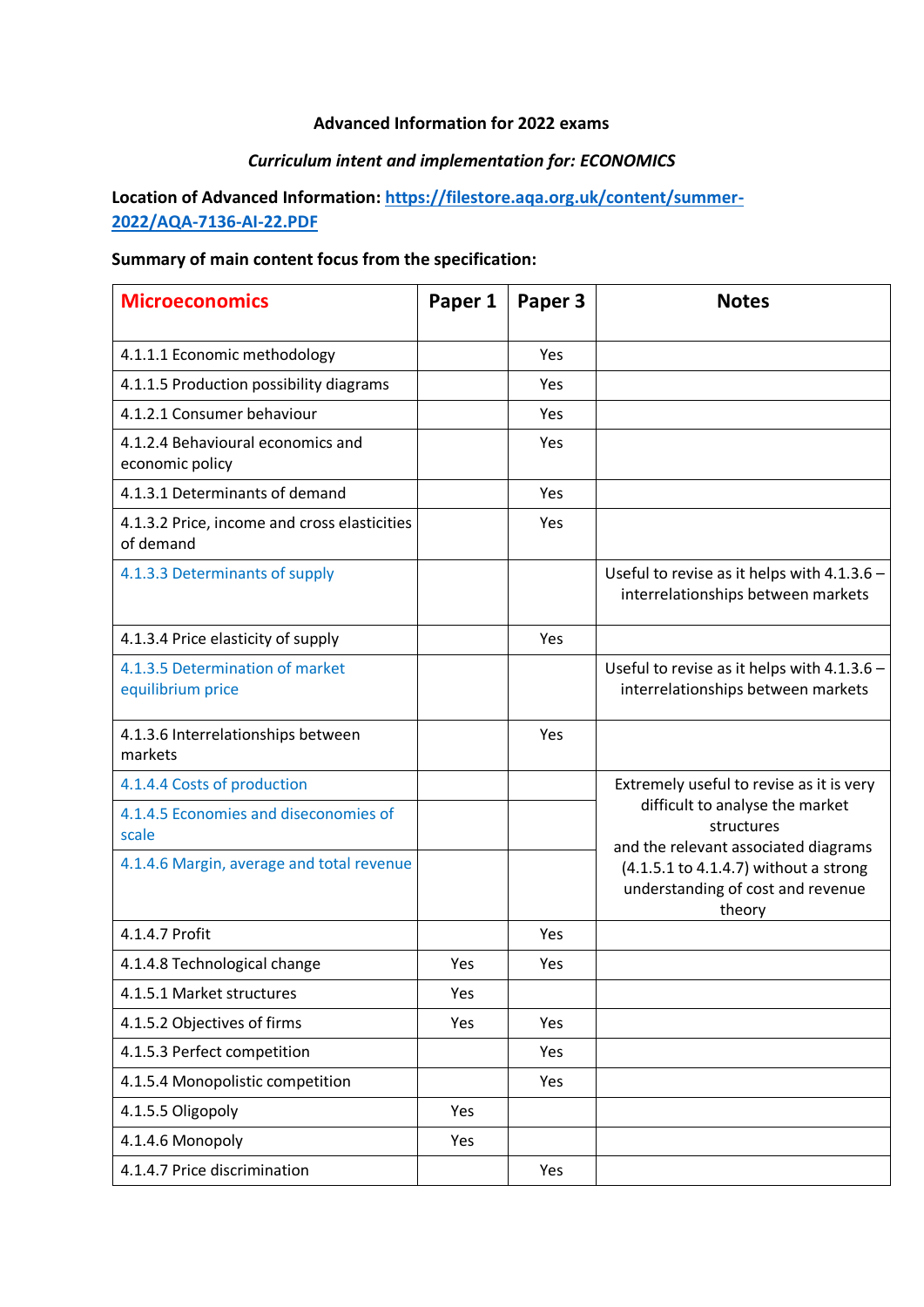| 4.1.5.8 Dynamics of competition and<br>competitive market processes                             | Yes | Yes |                                                            |
|-------------------------------------------------------------------------------------------------|-----|-----|------------------------------------------------------------|
| 4.1.5.9 Contestable and non-contestable<br>markets                                              | Yes |     |                                                            |
| 4.1.5.10 Market structure, efficiency and<br>resource allocation                                | Yes |     |                                                            |
| 4.1.5.11 Consumer and producer surplus                                                          |     | Yes | Provides a strong synoptic link through<br>all topic areas |
| 4.1.6.1 Demand for labour - MRP theory                                                          | Yes |     |                                                            |
| 4.1.6.2 Influences on supply of labour                                                          | Yes |     |                                                            |
| 4.1.6.3 Determination of wages and<br>employment in perfectly competitive<br>labour markets     | Yes |     |                                                            |
| 4.1.6.4 Determination of wages and<br>employment in imperfectly competitive<br>labour markets   | Yes | Yes |                                                            |
| 4.1.6.5 Influence of trade unions                                                               | Yes |     |                                                            |
| 4.1.6.6 NMW                                                                                     | Yes |     |                                                            |
| 4.1.6.7 Discrimination in the labour<br>market                                                  | Yes |     |                                                            |
| 4.1.7.1 Distribution of income and wealth                                                       | Yes |     |                                                            |
| 4.1.7.2 Problem of poverty                                                                      | Yes | Yes |                                                            |
| 4.1.7.3 Policies to alleviate poverty and<br>influence the distribution of income and<br>wealth | Yes |     |                                                            |
| 4.1.8.1 How markets and prices allocate<br>resources                                            | Yes |     |                                                            |
| 4.1.8.2 Meaning of market failure                                                               | Yes | Yes |                                                            |
| 4.1.8.3 Public goods                                                                            | Yes |     |                                                            |
| 4.1.8.4 Externalities                                                                           | Yes | Yes |                                                            |
| 4.1.8.5 Merit and demerit goods                                                                 | Yes |     |                                                            |
| 4.1.8.6 Market imperfections                                                                    | Yes | Yes |                                                            |
| 4.1.8.8 Public ownership, privatisation,<br>regulation and deregulation                         | Yes |     |                                                            |
| 4.1.8.9 Government intervention in<br>markets                                                   | Yes | Yes |                                                            |
| 4.1.8.10 Government failure                                                                     | Yes | Yes |                                                            |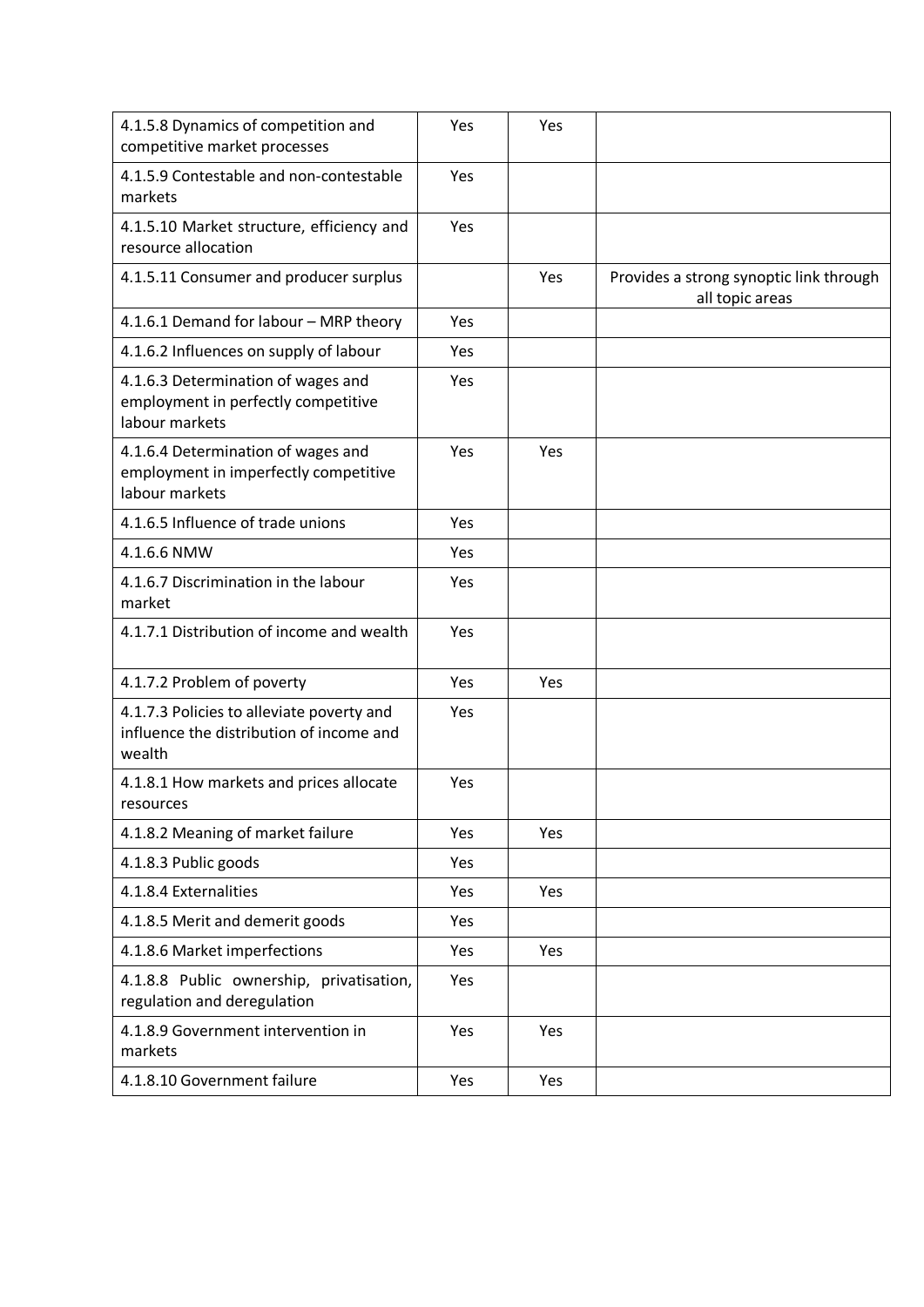| <b>Macroeconomics</b>                                          | Paper 2 | Paper 3 |  |
|----------------------------------------------------------------|---------|---------|--|
| 4.2.1.1 Objectives of government<br>economic policy            | Yes     | Yes     |  |
| 4.2.1.2 Macroeconomic indicators                               | Yes     | Yes     |  |
| 4.2.1.3 Use of index numbers                                   | Yes     | Yes     |  |
| 4.2.1.4 Uses of national income data                           | Yes     | Yes     |  |
| 4.2.2.1 Circular flow of income                                | Yes     | Yes     |  |
| 4.2.2.2 AD and AS analysis                                     | Yes     | Yes     |  |
| 4.2.2.3 Determinants of AD                                     | Yes     |         |  |
| 4.2.2.4 AD and the level of economic<br>activity               | Yes     |         |  |
| 4.2.2.5 Determinants of SRAS                                   | Yes     |         |  |
| 4.2.2.6 Determinants of LRAS                                   | Yes     |         |  |
| 4.2.3.1 Economic growth and the<br>economic cycle              | Yes     | Yes     |  |
| 4.2.3.2 Employment and unemployment                            | Yes     | Yes     |  |
| 4.2.3.3 Inflation and deflation                                | Yes     | Yes     |  |
| 4.2.3.4 Conflicts between macro policy<br>objectives           | Yes     |         |  |
| 4.2.4.1 Structure of financial markets and<br>financial assets |         | Yes     |  |
| 4.2.4.2 Commercial banks and<br>investment banks               |         | Yes     |  |
| 4.2.4.3 Central banks and monetary<br>policy                   | Yes     |         |  |
| 4.2.4.4 Regulation of the financial system                     |         | Yes     |  |
| 4.2.5.1 Fiscal policy                                          | Yes     | Yes     |  |
| 4.2.5.2 Supply side policies                                   | Yes     | Yes     |  |
| 4.2.6.1 Globalisation                                          | Yes     |         |  |
| 4.2.6.2 Trade                                                  | Yes     | Yes     |  |
| 4.2.6.3 Balance of Payments                                    | Yes     |         |  |
| 4.2.6.4 Exchange rate systems                                  | Yes     |         |  |
| 4.2.6.5 Economic growth and<br>development                     | Yes     | Yes     |  |

www.tutor2u.co.uk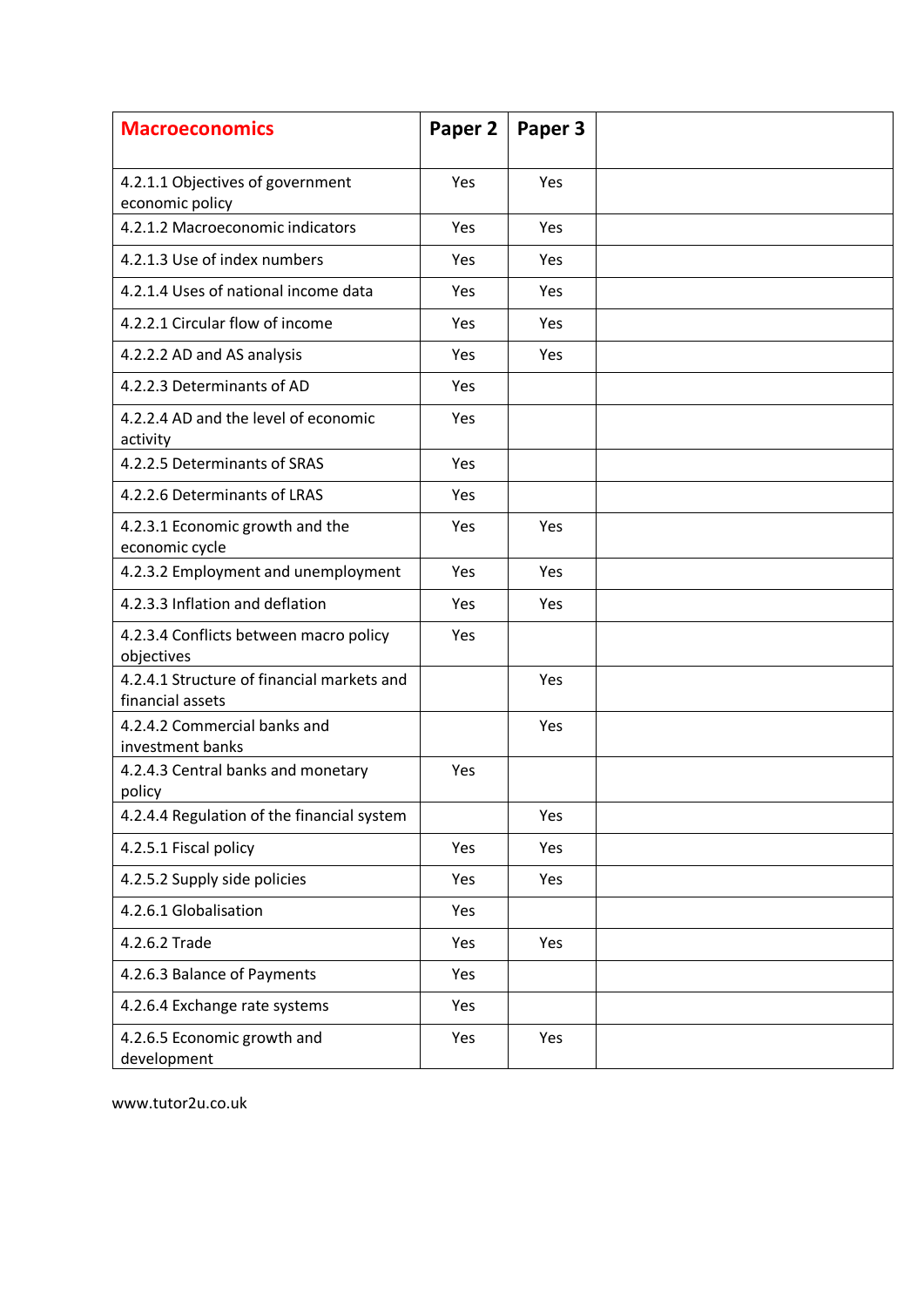### **Advice on synoptic links/other topics to provide supporting knowledge:**

Please see 'notes' in the table above.

For microeconomics, the information in blue is not detailed on the advanced information, however those aspects provide strong synoptic links with other areas of the specification that is contained on the advance information and therefore will remain a focus for teaching/intervention/revision.

#### **Dates of final exams:**

Paper 1 – Paper 1 exam (MONDAY 23rd PM)

Paper 2 – Paper 2 exam (MONDAY 6th PM)

Paper 3 – Paper 3 exam (MONDAY 13<sup>th</sup> PM)

| Wk. Beg. | <b>Lesson topics</b>                                                                             | <b>Intervention schedule</b>                                                                                                                     |
|----------|--------------------------------------------------------------------------------------------------|--------------------------------------------------------------------------------------------------------------------------------------------------|
| 07 Mar   | Yr 13 Mock Exams                                                                                 | N/A                                                                                                                                              |
| 14 Mar   | Yr 13 Mock Exams<br><b>MOCKS DURING MONDAY'S LESSON</b><br>THUR: Monetary Policy & Central Banks | OLIGOPOLIES/EXAM SKILLS - DIAGRAMS<br>(PAPER 1)                                                                                                  |
| 21 Mar   | <b>Financial Markets</b>                                                                         | EXAM SKILLS A03/A03 LINKED TO<br>MONOPOLIES/OLIGOPOLIES (PAPER 1)                                                                                |
| 28 Mar   | <b>Financial Markets</b>                                                                         | <b>GOLDEN THREADS - EFFICIENCIES,</b><br>SURPLUS, UTILITY/OBJECTIVES,<br>IRRATIONAL BEHAVIOUR. (MICRO AND<br>MACRO) AND PAPER 3                  |
| 04 Apr   | <b>EASTER</b>                                                                                    |                                                                                                                                                  |
| 11 Apr   | <b>EASTER</b>                                                                                    | INTERVENTION (4 hours - WED):<br><b>INTERNATIONAL MARKETS:</b><br><b>GLOBALISATION/TRADE AND EXCHANGE</b><br><b>RATES</b><br>Paper 3 - 10 marker |
| 18 Apr   | 18/19 Apr Bank Holiday<br><b>NO LESSON MONDAY (Bank Holiday)</b>                                 | Progress Day - green pen of mocks and<br>Paper 1: essay                                                                                          |

## **Lesson and intervention schedule from mocks to exams:**